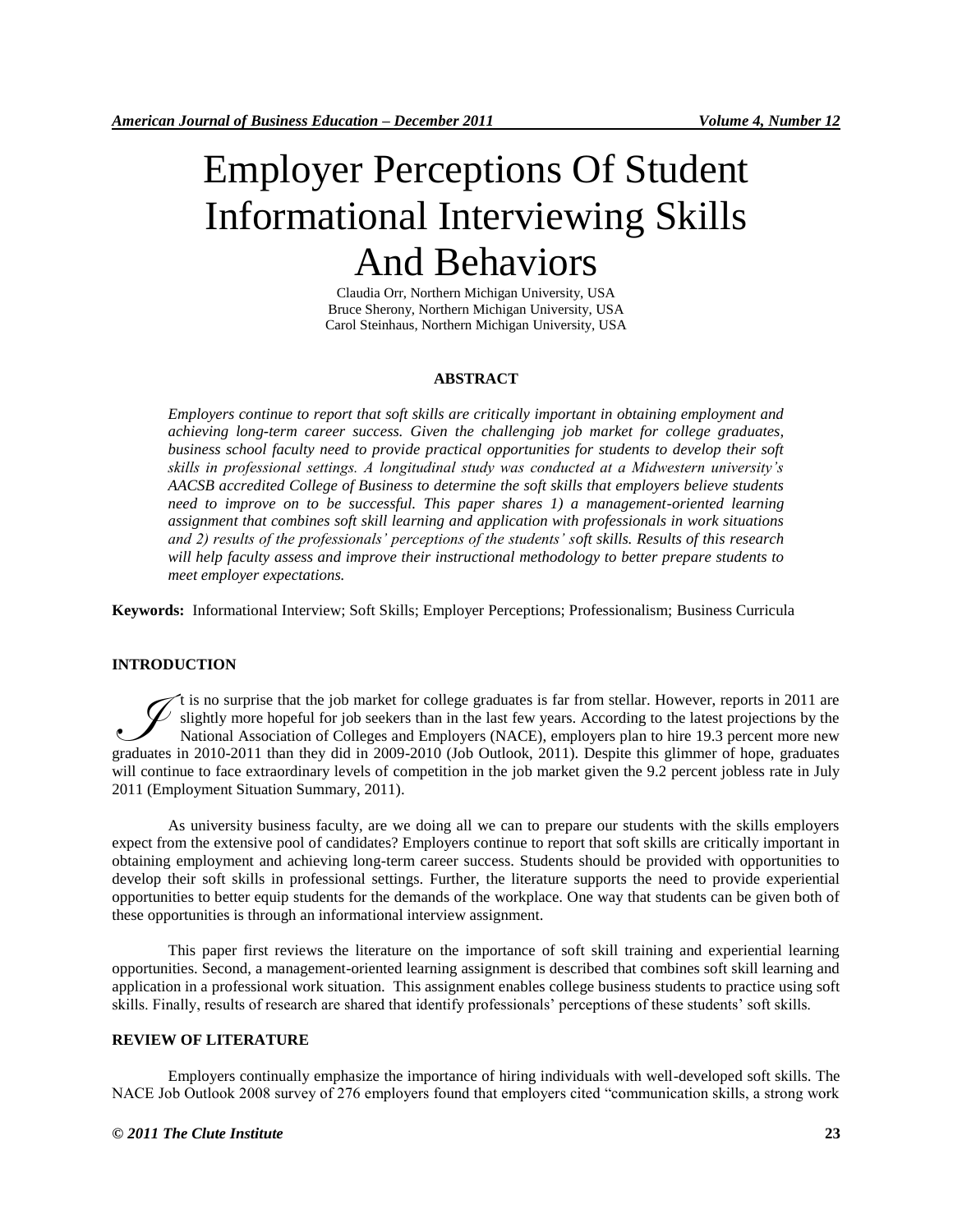ethic, teamwork skills, initiative and interpersonal skills, in that order, as the top characteristics that they look for in new hires" (Di Meglio, 2008, para. 5). After interviewing more than 300 employers, Peter D. Hart Research Associates, Inc. (on behalf of The Association of American Colleges and Universities) found that teamwork, communication, and critical thinking skills were essential learning outcomes for college students (How Should Colleges . . . , 2006). In fact, employers expressed great frustration "with the challenges of finding "360 degree people" who have both the specific job/technical skills and the broader skills (communication skills, teamwork skills, problem-solving skills, and work ethic) necessary to promise greater success for both the individual and their employer" (How Should Colleges . . ., 2006, pg. 7). According to Brett Good (2006), President of the Southern California District of Robert Half International Inc., "interpersonal abilities such as diplomacy, persuasiveness and effective face-to-face communication will remain vital" (p. 63). Although employers rate soft skills highest in importance for entry-level success in the workplace (Wilhelm, 2004), these skills are just as critical for promotion opportunities. For example, in a Robert Half International survey of chief financial officers, more than one-third said that other than technical skills and industry knowledge, the characteristic that impresses them most when interviewing executive-level candidates was verbal communication skills (Good, 2006).

Despite the importance of soft skills to employers, Mitchell, Skinner and White (2010) report that many employees in business are deficient in these skills. Specifically, Smith (2005) reports that management education has been criticized for being disconnected from practice. He explains that business schools focus too heavily on concepts and theories that do not pertain to practice and instead should do more to help students develop soft skills such as communication, teamwork and leadership (Smith, 2005). Doria, Rozanski and Cohen (2003) contend that even though social skills are difficult to teach, curricula can be designed to promote them. Elmuti (2004, p. 443) further supports these claims by stating, "Business schools nowadays teach mostly functions of business. They accept inexperienced people and provide them with analytical decision-making skills, while the demand is asking for more. Companies such as Alcan, BT, Fujitsu, Motorola, and the Royal Bank of Canada Financial Group are in need of managers not only possessing analytical decision-making skills, but also "soft skills"".

In response to the criticisms levied by employers on the lack of soft skill training, Mitchell, Skinner and White (2010) believe that research is needed in the area of soft skills so that improved instructional methodology may be developed and applied. This may have already begun at the post-baccalaureate level. According to Dvorak (2007), some schools are responding to employers' growing interest in soft skills. Many may be surprised to learn that MBA programs are the ones addressing this need. Dartmouth College"s Tuck School of Business, Massachusetts Institute of Technology"s Sloan School of Management, Stanford"s Graduate School of Business, the University of Pennsylvania"s Wharton School, the University of Virginia"s Darden and Berkeley"s Haas School are just a few of the programs that have recently begun focusing on topics such as teamwork, leadership, and communication – the "softer" side of management (Dvorak, 2007; Fisher, 2007). In fact, in response to recruiter feedback that graduates needed better leadership skills, the Massachusetts Institute of Technology"s Sloan School of Management added classes and workshops on topics such as developing relationships and leading meetings (Dvorak, 2007).

While it is certainly encouraging that these high profile MBA programs are addressing the soft skills gap, integrating soft skill learning outcomes in the typical business classroom has proven to be challenging for a number of reasons. Traditional business school curricula focus largely on the "hard" functional areas of business. Course content is typically discipline-specific with little integration among subjects. Given resource allocation issues and philosophical issues, many business faculty oppose reducing core subjects to make room for soft skill learning (Navarro, 2008). Despite these barriers, there are proponents of integrating soft skills into the business curriculum, particularly, through experiential learning approaches (Bowers & Metcalf, 2008; Cyphert, 2002; Elmuti, 2004; Luse, 1999; Li, Greenberg & Nicholls, 2007; Navarro, 2008; Nodoushani & Nodoushani, 1996).

Business leaders interviewed in the Peter Hart Research Associates, Inc. study reported that a major area of concern for both employers and recent college graduates is the degree to which college students are given the opportunity to put learning outcomes into practice. They insist that colleges give students more exposure to the business world through hands-on learning (How Should Colleges . . ., 2006).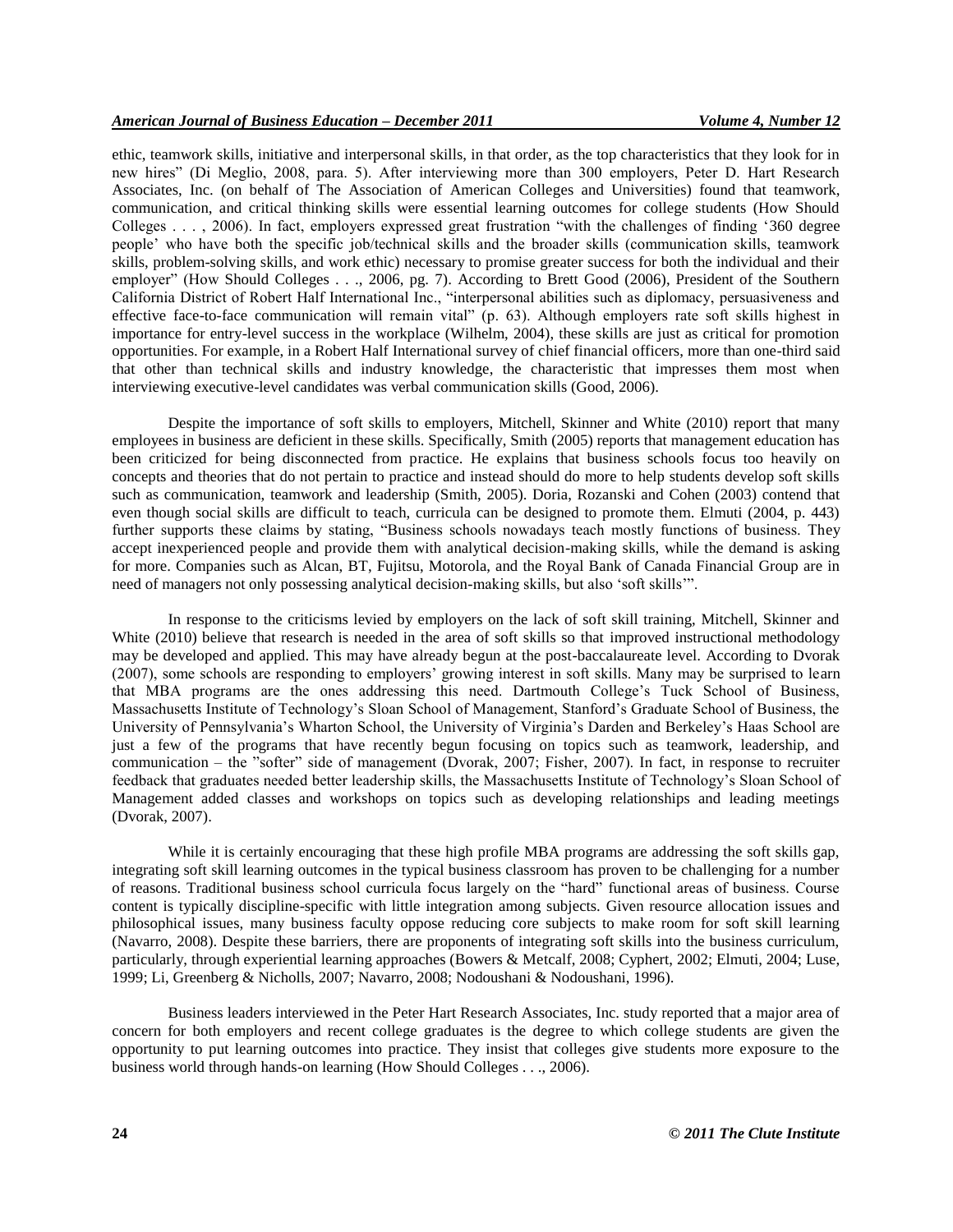# *American Journal of Business Education – December 2011 Volume 4, Number 12*

Monks and Walsh (2001) also suggest that one restriction to management education is the fact that courses are taught as separate, distinct subject areas with little opportunity for integration of the material. In terms of soft skill preparation for future managers, Elmuti concludes, "it all comes down to the teacher" (2004, pg. 451). He emphasizes, "all teachers must constantly be changing and looking for better and more creative ways to teach management, especially when it comes to applying practical methods and 'soft' skills" (2004, pg. 451).

It is the theme of this paper that business graduates need to be concerned with professionalism, another area of soft skills. The term "professional" is used among American businesspeople in two ways (Grove and Hallowell, 2002). One way is to refer to the types of work that require a high degree of knowledge, skill, and sound judgment. Certain occupations, such as lawyers and physicians, are seen as professional occupations. The other use of the term professional is to describe qualities of a person"s behavior in work-related situations. Merriam-Webster"s Dictionary (1997) defines professionalism as a "set of attitudes and behaviors believed to be appropriate to a particular occupation."

Appearance, body language and attitude are a major part of overall professionalism. In a study of 107 professional and administrative business people, Ashe and Nealy (2007) found that professionalism is important as it reflects the overall status of the firm. Polishing the areas of appearance, body language and attitude will help individuals excel in all aspects of their career. The assignment described in this paper is one small step toward preparing students with soft skills, including professionalism, and in closing the gap between "classroom" and "real world' experiences.

# **INFORMATIONAL INTERVIEW ASSIGNMENT**

One of the researchers has been teaching a required undergraduate upper-level managerial communications course for business majors for over 10 years. An assignment was created specifically for the unit on interviewing that would address many of the skill gaps mentioned in the literature. In this communication course, the unit on interviewing focused on the manager"s skills while conducting the interview. This process blends the informal conversation with a formal meeting (Beck, 1999). Murphy and Peck (1976) explain that business or professional persons will communicate orally not only within groups but also in an individual person-to-person basis and this work will at some time include interviewing and giving various instructions or demonstrations. Interviewing is a conversation with a purpose and uses all forms of communication – speaking, listening and writing (Murphy and Peck, 1976).

For this assignment, business students were given opportunities to further develop and apply soft skills in a practical environment where they could experience how the functional areas typically taught separately in academe, are integrated in business. This assignment gave these future businesspeople experience planning and conducting an informational interview.

Students learned about different types of interviews managers typically conduct, practiced writing different types of interview questions, and practiced planning informational interviews. The preparation phase is particularly important to the successful outcome of the conversation. Therefore, interviewers must prepare an interview as thoughtfully as if they were going to give a talk (Murphy and Peck, 1976, pg. 653). Specifically, students were required to identify preliminary information (defining interviewer and interviewee purposes) and planning the three phases of an informational interview: (1) opening; (2) question/response; and (3) summary/closing.

To practice managerial interviewing skills, each student (interviewer) was required to select (on their own) and make an appointment with a professional (interviewee) who held a position in a career field related to their major. The professional could not be a relative, friend or person with whom the student worked. Students were to find out as much about the professional"s career field as possible including educational requirements, job descriptions, working conditions, communication needs, work experience, etc. Prior to the appointment, each student prepared and submitted a written informational interview plan. The instructor provided feedback on the written plan before the interviews were conducted. Students were prepared for possible deviations to their plans due to "in the moment" opportunities. They were able to ask different questions and take the conversation in a different direction, if necessary, to fulfill the purposes of their interview. Following the interviews, students gave oral presentations to the class. The entire class was then able to learn about each professional"s career field.

## *© 2011 The Clute Institute* **25**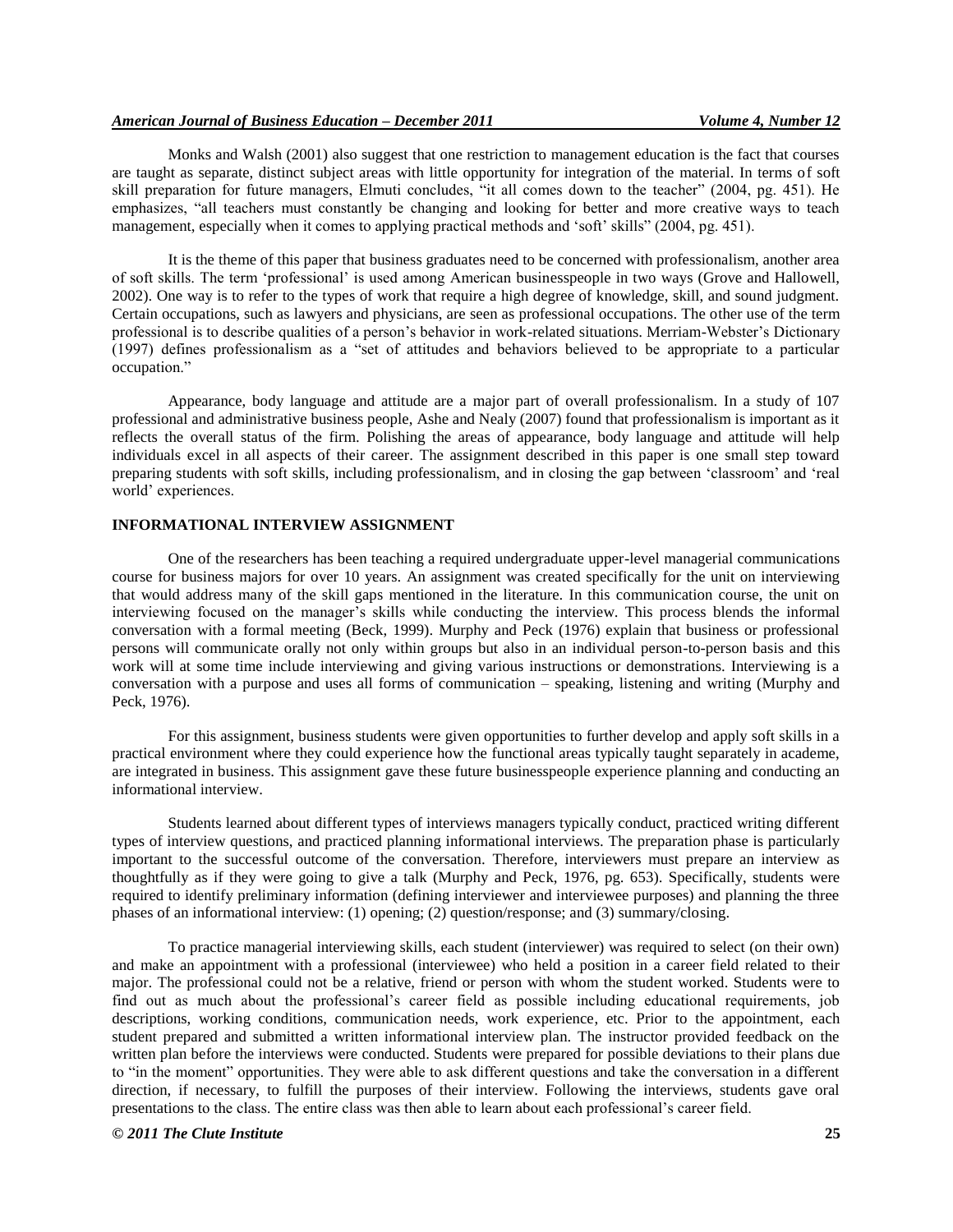# *American Journal of Business Education – December 2011 Volume 4, Number 12*

As Elmuti (2004, p. 443) says, "Learning becomes most powerful when it connects interesting ideas to lived experiences." This assignment was one method for connecting classroom work with the "real world." In other words, students practiced the role of a businessperson (interviewer) by applying appropriate soft skills.

# **METHODOLOGY AND RESEARCH DESIGN**

The research study is an extension of the informational interview assignment in Managerial Communications, a required upper-level business course at a Midwestern university"s AACSB accredited College of Business. During five semesters of the 2009-2011 academic years, a total of 196 students received the classroom instruction on managerial interviewing. Students were provided with three hours of in-class instruction that included the following:

- preliminary information (interviewer purposes, interviewee purposes, interviewee characteristics)
- opening (create rapport, provide orientation to interview, motivate interviewee)
- information getting and information giving (questions and details)
- closing (summarize and conclude)

All of the 196 students were then required to identify a professional that they would be able to interview during the semester. Four professionals were interviewed more than once throughout the study. A total of 178 different professionals were included in the research.

Each professional was sent a thank you letter from the researchers with a survey requesting that they evaluate the student interviewer"s soft skills. The survey consisted of 13 statements, measured by 5 point Likert Scales that rated the student interviewer"s skillfulness on opening the interview, adequately questioning and recording, acting professionally and closing the interview. The scale values assigned were 1 for strongly disagree and 5 for strongly agree. A self-addressed, stamped return envelope was enclosed for their convenience.

A total of 147 usable questionnaires were returned, achieving a 75 percent return rate. Chi-square tests were utilized to determine if any significant differences occurred in the response patterns among the five semesters. Differences were found in the observed versus the expectations for appropriate dress and being well groomed for the interview  $(\chi^2=29.912, p<0.025)$ . During one semester, student dress exceeded the interviewers' expectations and during another semester, student dress fell somewhat short of the interviewers" expectations. Men were expected to dress in shirts, ties, and dress pants. Women were expected to dress in skirts or dress pants and appropriate jewelry and accessories. No other differences were found among the remaining questions during the five semesters. The data was then used to analyze and interpret students' interview skills.

The purpose of this study is to determine the soft skills employers believe students need to improve on in order to be successful. It is hypothesized that achieving effective soft skills will lead to interviewer success. The following model summarizes this relationship. Results of this research will help faculty to assess and improve their instructional methodology to better prepare students to meet employer expectations.

#### **Proposed Model**



The following frequency distributions present a summary of statistical information resulting from the managerial responses. The data is presented from the strongest responses to the weakest responses.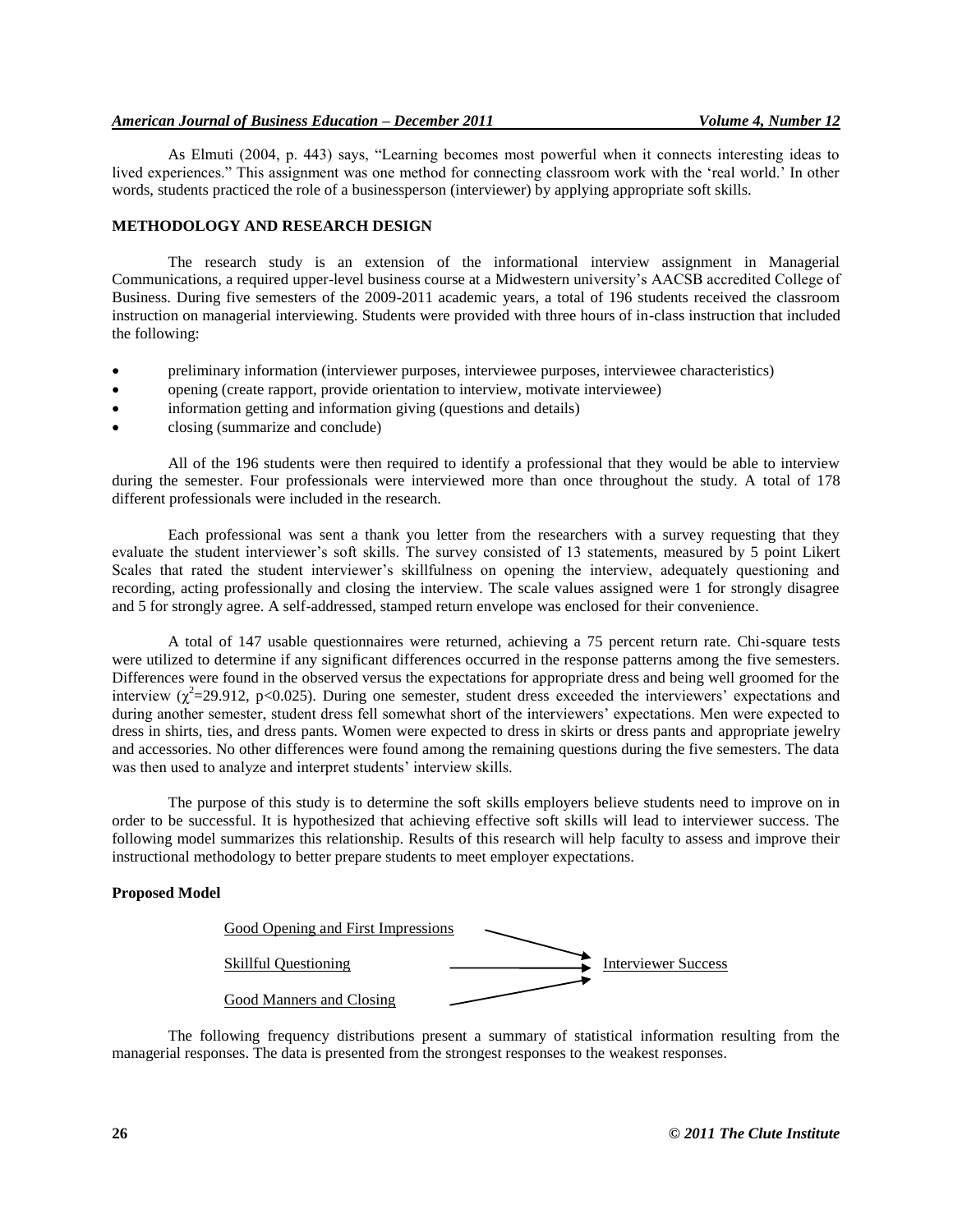# **Business Professionals' Perceived Interviewer Strengths**

Overall, the business professionals are very impressed with the student interviewers. The most impressive characteristics were the students" manners, preparation for the interview, positive attitude and ability to close the interview (Tables 1-4).

| Table 1. Othized Good Manners |           |                 |                      |                           |  |
|-------------------------------|-----------|-----------------|----------------------|---------------------------|--|
|                               | Frequency | Percent         | <b>Valid Percent</b> | <b>Cumulative Percent</b> |  |
| <b>Disagree</b>               |           | $\cdot$ $\cdot$ |                      | $\cdot$ $\cdot$           |  |
| Agree                         | 32        | 21.8            | 21.9                 | 22.6                      |  |
| <b>Strongly Agree</b>         | 113       | 76.9            | 77.4                 | 100.0                     |  |
| Total*                        | 146       | 99.3            | 100.0                |                           |  |

# **Table 1: Utilized Good Manners**

\*Respondent Omission

# **Table 2: Came Prepared with a Pen, Paper and Questions**

|                       | Frequency | Percent | <b>Valid Percent</b> | <b>Cumulative Percent</b> |
|-----------------------|-----------|---------|----------------------|---------------------------|
| <b>Disagree</b>       |           | . .     | . .                  | $\cdot$ $\prime$          |
| <b>Neutral</b>        |           | 1.4     | 1.4                  | 2.0                       |
| Agree                 | 29        | 19.7    | 19.7                 | 21.8                      |
| <b>Strongly Agree</b> | 115       | 78.2    | 78.2                 | 100.0                     |
| <b>Total</b>          | 147       | 100.0   | 100.0                |                           |

# **Table 3: Displayed a Positive Attitude**

|                       | <b>Frequency</b> | Percent | <b>Valid Percent</b> | <b>Cumulative Percent</b> |
|-----------------------|------------------|---------|----------------------|---------------------------|
| <b>Neutral</b>        |                  | 1.4     | 1.4                  | 1.4                       |
| Agree                 | 33               | 22.4    | 22.4                 | 23.8                      |
| <b>Strongly Agree</b> | 112              | 76.2    | 76.2                 | 100.0                     |
| Total                 | 147              | 100.0   | 100.0                |                           |

# **Table 4: Effectively Closed the Interview**

|                       | <b>Frequency</b> | Percent | <b>Valid Percent</b> | <b>Cumulative Percent  </b> |
|-----------------------|------------------|---------|----------------------|-----------------------------|
| <b>Neutral</b>        |                  | 1.4     | 1.4                  | 1.4                         |
| Agree                 | 37               | 25.2    | 25.2                 | 26.5                        |
| <b>Strongly Agree</b> | 108              | 73.5    | 73.5                 | 100.0                       |
| <b>Total</b>          | 147              | 100.0   | 100.0                |                             |

Also rating very high were the interviewer"s consideration of the business professional"s time, clarity of purpose, appropriate introduction, and use of correct grammar (Tables 5-8).

| Table 5: Was Considerate of Your Time and Circumstances |           |         |                      |                             |  |
|---------------------------------------------------------|-----------|---------|----------------------|-----------------------------|--|
|                                                         | Frequency | Percent | <b>Valid Percent</b> | <b>Cumulative Percent  </b> |  |
| <b>Neutral</b>                                          |           |         |                      |                             |  |
| Agree                                                   | 35        | 23.8    | 23.8                 | 25.9                        |  |
| <b>Strongly Agree</b>                                   | 109       | 74.1    | 74.1                 | 100.0                       |  |
| <b>Total</b>                                            | 147       | 100.0   | 100.0                |                             |  |

# Table 5: Was Considerate of Vour Time and Circumst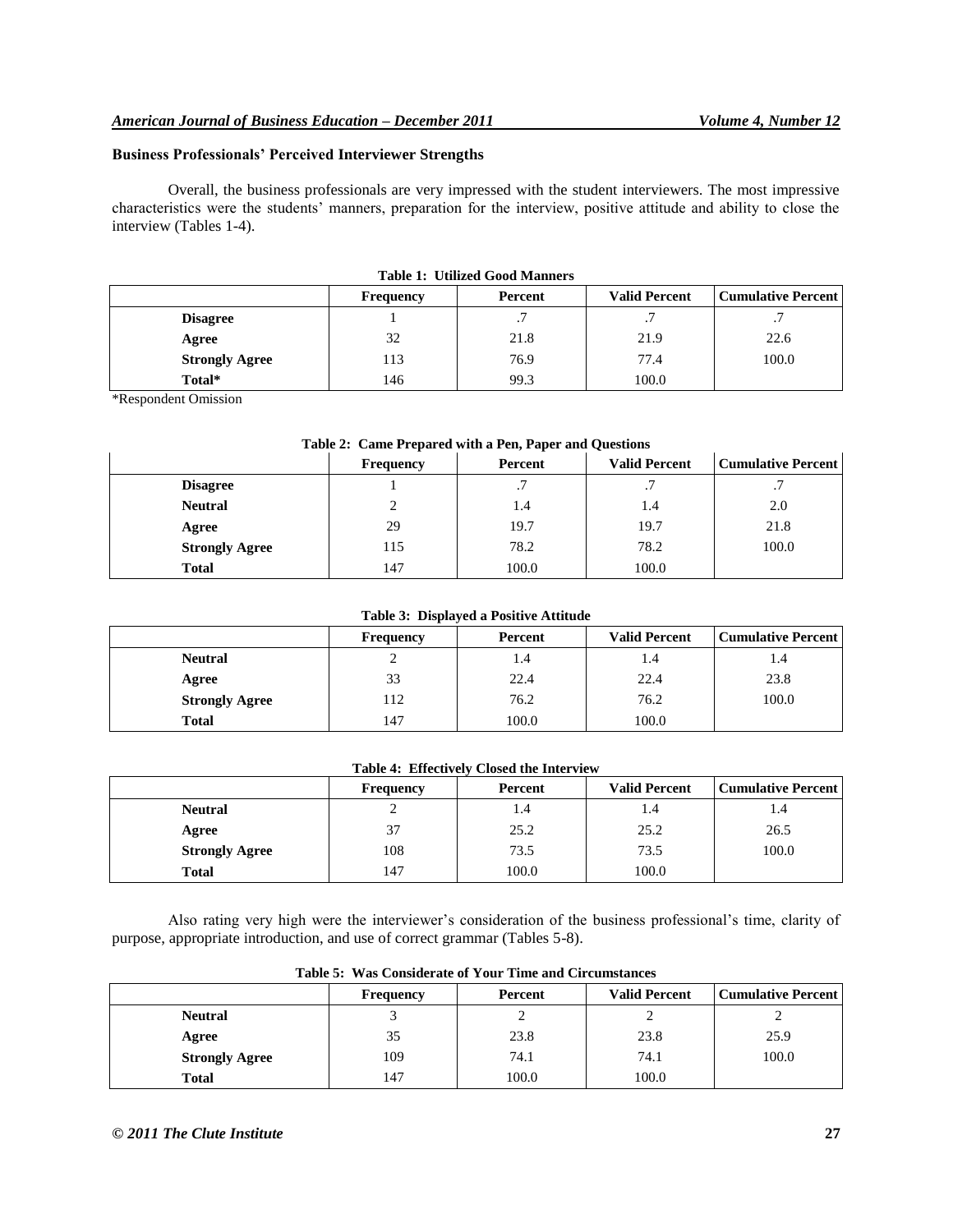| Table 0. Clarity of Furpose, Accommodating and Folleness |                  |         |                      |                           |
|----------------------------------------------------------|------------------|---------|----------------------|---------------------------|
|                                                          | <b>Frequency</b> | Percent | <b>Valid Percent</b> | <b>Cumulative Percent</b> |
| <b>Strongly Disagree</b>                                 |                  | .7      | . .                  | .7                        |
| <b>Disagree</b>                                          |                  | .7      |                      | 1.4                       |
| <b>Neutral</b>                                           |                  | 1.4     | 1.4                  | 2.7                       |
| Agree                                                    | 49               | 33.3    | 33.3                 | 36.1                      |
| <b>Strongly Agree</b>                                    | 94               | 63.9    | 63.9                 | 100.0                     |
| <b>Total</b>                                             | 147              | 100.0   | 100.0                |                           |

# **Table 6: Clarity of Purpose, Accommodating and Politeness**

# **Table 7: Smiled, Introduced Themselves and Gave Firm Handshake**

|                       | <b>Frequency</b> | Percent | <b>Valid Percent</b> | <b>Cumulative Percent</b> |
|-----------------------|------------------|---------|----------------------|---------------------------|
| <b>Neutral</b>        |                  | 4.1     | 4.1                  | 4.1                       |
| Agree                 | 45               | 30.6    | 30.6                 | 34.7                      |
| <b>Strongly Agree</b> | 96               | 65.3    | 65.3                 | 100.0                     |
| Total                 | 147              | 100.0   | 100.0                |                           |

### **Table 8: Used Correct Grammar and Professional Vocabulary**

|                       | <b>Frequency</b> | Percent | <b>Valid Percent</b> | <b>Cumulative Percent</b> |
|-----------------------|------------------|---------|----------------------|---------------------------|
| <b>Disagree</b>       |                  | . .     | $\cdot$ .            | $\cdot$ $\cdot$           |
| <b>Neutral</b>        | 4                | 2.7     | 2.7                  | 3.4                       |
| Agree                 | 48               | 32.7    | 32.7                 | 36.1                      |
| <b>Strongly Agree</b> | 94               | 63.9    | 63.9                 | 100.0                     |
| <b>Total</b>          | 147              | 100.0   | 100.0                |                           |

# **Skills Needing Improvement**

The business professionals' ratings were positive on the characteristics of good posture, being well groomed and dressed appropriately, and demonstrating skill in questioning. However, students could improve on these characteristics. Tables 9-12 show these responses.

| Table 2. Cullized Good Life Contact, I osture, Expressions and Gestures |                  |         |                      |                           |
|-------------------------------------------------------------------------|------------------|---------|----------------------|---------------------------|
|                                                                         | <b>Frequency</b> | Percent | <b>Valid Percent</b> | <b>Cumulative Percent</b> |
| <b>Disagree</b>                                                         |                  | 1.4     | 1.4                  | 1.4                       |
| <b>Neutral</b>                                                          | 10               | 6.8     | 6.8                  | 8.2                       |
| Agree                                                                   | 57               | 38.8    | 39                   | 47.3                      |
| <b>Strongly Agree</b>                                                   | 77               | 52.4    | 52.7                 | 100.0                     |
| Total*                                                                  | 146              | 99.3    | 100.0                |                           |

# **Table 9: Utilized Good Eye Contact, Posture, Expressions and Gestures**

\*Respondent Omission

# **Table 10: Asked Skilled, Well Thought-Out Questions**

|                       | Frequency | Percent | <b>Valid Percent</b> | <b>Cumulative Percent</b> |
|-----------------------|-----------|---------|----------------------|---------------------------|
| <b>Disagree</b>       | 4         | 2.7     | 2.7                  | 2.7                       |
| <b>Neutral</b>        |           | 4.8     | 4.8                  | 7.5                       |
| Agree                 | 63        | 42.9    | 42.9                 | 50.3                      |
| <b>Strongly Agree</b> | 73        | 49.7    | 49.7                 | 100.0                     |
| <b>Total</b>          | 147       | 100.0   | 100.0                |                           |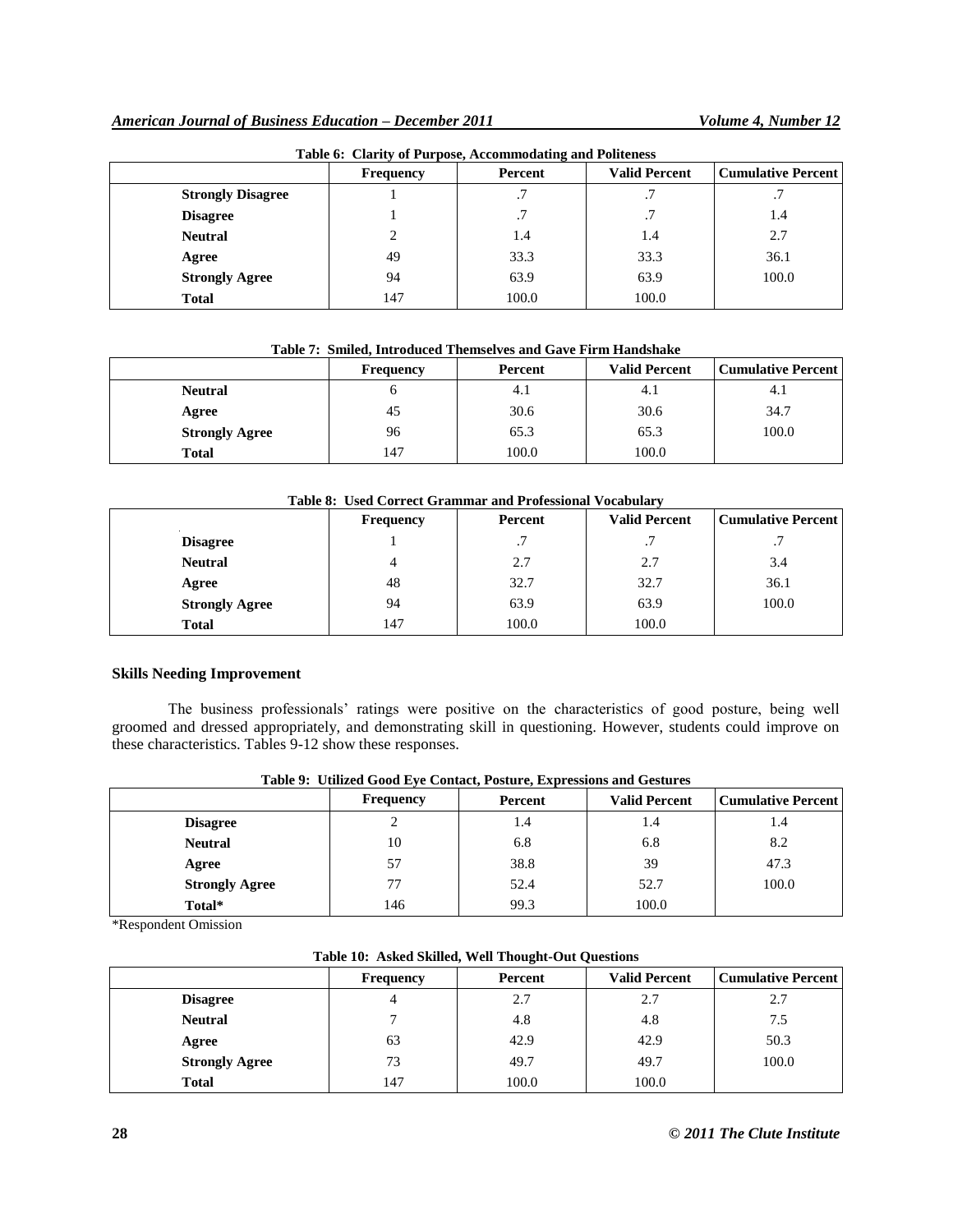| Table 11: Well Groomed and Dressed Appropriately for the Interview |                  |         |                      |                           |
|--------------------------------------------------------------------|------------------|---------|----------------------|---------------------------|
|                                                                    | <b>Frequency</b> | Percent | <b>Valid Percent</b> | <b>Cumulative Percent</b> |
| <b>Strongly Disagree</b>                                           |                  | 3.4     | 3.4                  | 3.4                       |
| <b>Disagree</b>                                                    | 6                | 4.1     | 4.1                  | 7.5                       |
| <b>Neutral</b>                                                     | 10               | 6.8     | 6.8                  | 14.4                      |
| Agree                                                              | 40               | 27.2    | 27.4                 | 41.8                      |
| <b>Strongly Agree</b>                                              | 85               | 57.8    | 58.2                 | 100.0                     |
| Total*                                                             | 146              | 99.3    | 100.0                |                           |

\*Respondent Omission

| Table 12: Asked the Right Number of Questions |                  |         |                      |                           |
|-----------------------------------------------|------------------|---------|----------------------|---------------------------|
|                                               | <b>Frequency</b> | Percent | <b>Valid Percent</b> | <b>Cumulative Percent</b> |
| <b>Disagree</b>                               |                  | 4.8     | 4.8                  | 4.8                       |
| <b>Neutral</b>                                |                  | 4.1     | 4.1                  | 8.8                       |
| Agree                                         |                  | 48.3    | 48.3                 | 57.1                      |
| <b>Strongly Agree</b>                         | 63               | 42.9    | 42.9                 | 100.0                     |
| <b>Total</b>                                  | 147              | 100.0   | 100.0                |                           |

### **Achieving Interviewer Success**

Approximately 61% of the responding business professionals strongly agree that the student interviewer would likely be an effective employee. Table 13 summarizes these results.

| Table 13: Would be an Effective Employee |                  |         |                      |                           |  |  |  |  |  |
|------------------------------------------|------------------|---------|----------------------|---------------------------|--|--|--|--|--|
|                                          | <b>Frequency</b> | Percent | <b>Valid Percent</b> | <b>Cumulative Percent</b> |  |  |  |  |  |
| <b>Disagree</b>                          |                  | 1.4     | 1.4                  | 1.4                       |  |  |  |  |  |
| <b>Neutral</b>                           |                  | 3.4     | 3.4                  | 4.8                       |  |  |  |  |  |
| Agree                                    | 48               | 32.7    | 33.1                 | 37.9                      |  |  |  |  |  |
| <b>Strongly Agree</b>                    | 90               | 61.2    | 62.1                 | 100.0                     |  |  |  |  |  |
| Total*                                   | 145              | 98.6    | 100.0                |                           |  |  |  |  |  |

\*Respondent Omission

A multiple linear regression analysis using stepwise procedures was undertaken to highlight the most important criteria relating to the business professionals' responses of the student interviewer as being an effective employee. The skills of utilizing good eye contact, good posture, favorable facial expressions and good gestures were found to be very important for employee success. Displaying a positive attitude, being well groomed and dressing appropriately for the interview were also found to be very important. It was also found that asking skilled and well thought out questions are very important traits for student interviewers to master. Being considerate of the business professional"s time and circumstances also related favorably with expected employee performance.

# **DISCUSSION**

While the researchers caution that the results may not be generalizable beyond this study, several observations can be made from the frequency distribution results presented, the summary statistics in Table 14, and the qualitative comments that the business professionals included when evaluating the student interviewers. Business faculty can consider these results when preparing students to meet employer expectations.

The student interviewers made very positive impressions during these interviews. This probably results from the careful in-class training by the instructor on the techniques, skills and approaches to interviewing. The 12

# *© 2011 The Clute Institute* **29**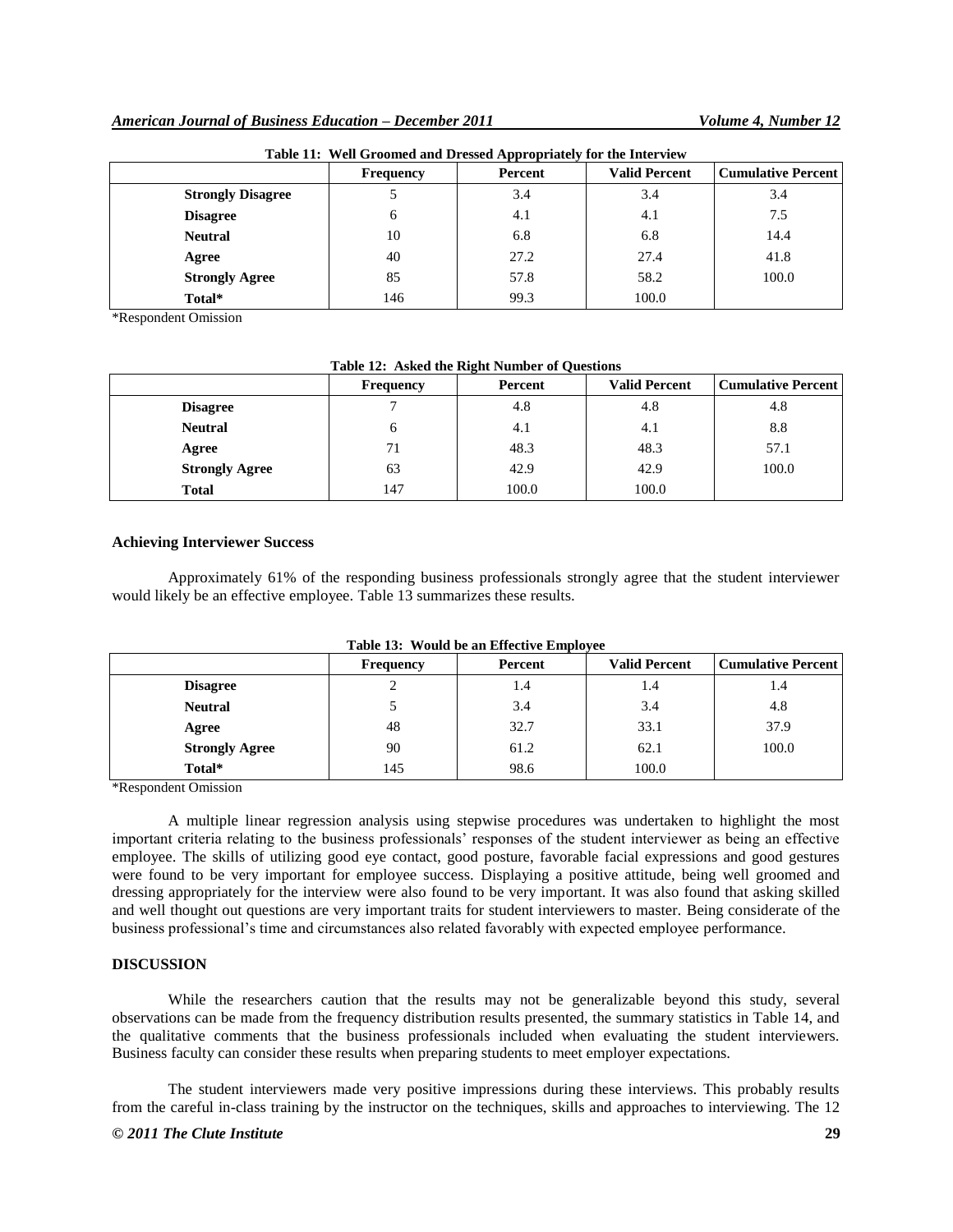measures seemed to fulfill the responding business professionals" expectations for the professionalism skills needed to conduct an on the job interview. No other criterion was mentioned by the professionals as being important for successfully conducting an interview.

The responding business professionals rated students very high in certain skills. Ratings are strong for utilizing good manners, coming prepared, displaying a positive attitude, and closing the interview. Showing consideration of the business professionals" time, clearly stating the purpose, properly introducing themselves, and using correct grammar were also rated high.

The researchers believe that students need improvement in three distinct areas. First, making proper eye contact, using good posture, and using appropriate facial expressions and gestures were rated somewhat lower. Second, improvements are needed in developing skilled, well thought-out questions and asking the right number of questions. Third, being well groomed and appropriately dressed were areas also needing improvement. Based on the frequency response patterns and the descriptive statistics displayed in Table 14, the professionals rated students lower on these three skill areas and the variability of the ratings on these characteristics seems to increase. Overall findings support that these are important traits for interviewer success.

|                                                                        | N   | <b>Minimum</b> | <b>Maximum</b> | <b>Sum</b> | Mean | Std.<br><b>Deviation</b> |
|------------------------------------------------------------------------|-----|----------------|----------------|------------|------|--------------------------|
| <b>Utilized Good Manners</b>                                           | 146 | 2              | 5              | 695        | 4.76 | .474                     |
| Came Prepared with a Pen, Paper and<br>Questions                       | 147 | 2              | 5              | 699        | 4.76 | .505                     |
| Displayed a Positive Attitude                                          | 147 | 3              | 5              | 698        | 4.75 | .466                     |
| Effectively Closed the Interview                                       | 147 | 3              | 5              | 694        | 4.72 | .479                     |
| Was Considerate of your Time and<br>Circumstances                      | 147 | 3              | 5              | 694        | 4.72 | .494                     |
| Clarity of Purpose, Accommodating and<br>Politeness                    | 147 | 1              | 5              | 675        | 4.59 | .628                     |
| Smiled, Introduced Themselves and Gave a<br>Firm Handshake             | 147 | 3              | 5              | 678        | 4.61 | .567                     |
| Used Correct Grammar and Professional<br>Vocabulary                    | 147 | $\overline{c}$ | 5              | 676        | 4.60 | .581                     |
| Would be an Effective Employee                                         | 145 | 2              | 5              | 661        | 4.56 | .633                     |
| Utilized Good Eye Contact, Posture,<br><b>Expressions and Gestures</b> | 146 | 2              | 5              | 647        | 4.43 | .684                     |
| Asked Skilled, Well Thought-Out Questions                              | 147 | 2              | 5              | 646        | 4.39 | .708                     |
| Well Groomed and Dressed Appropriately for<br>the Interview            | 146 | $\mathbf{1}$   | 5              | 632        | 4.33 | 1.011                    |
| Asked the Right Number of Questions                                    | 147 | $\overline{2}$ | 5              | 631        | 4.29 | .760                     |

**Table 14: Descriptive Statistics**

# **CONCLUSION**

Today"s students face enormous employment dislocations from job losses due to downsizing, mergers, acquisitions and cost cutting. The use of temporary employees, outsourcing, and electronic technology shifts positions and functions to various locations. Doing more with less is also a recurring theme as many states and institutions find their annual budgets strained. Further, competitive pressures cause many organizations to flatten their structures and become lean, which expands the range of job tasks and job complexity for today"s graduates. Such dislocations often result in the lack of familiarity of contexts and the lack of people who provide role models in their lives.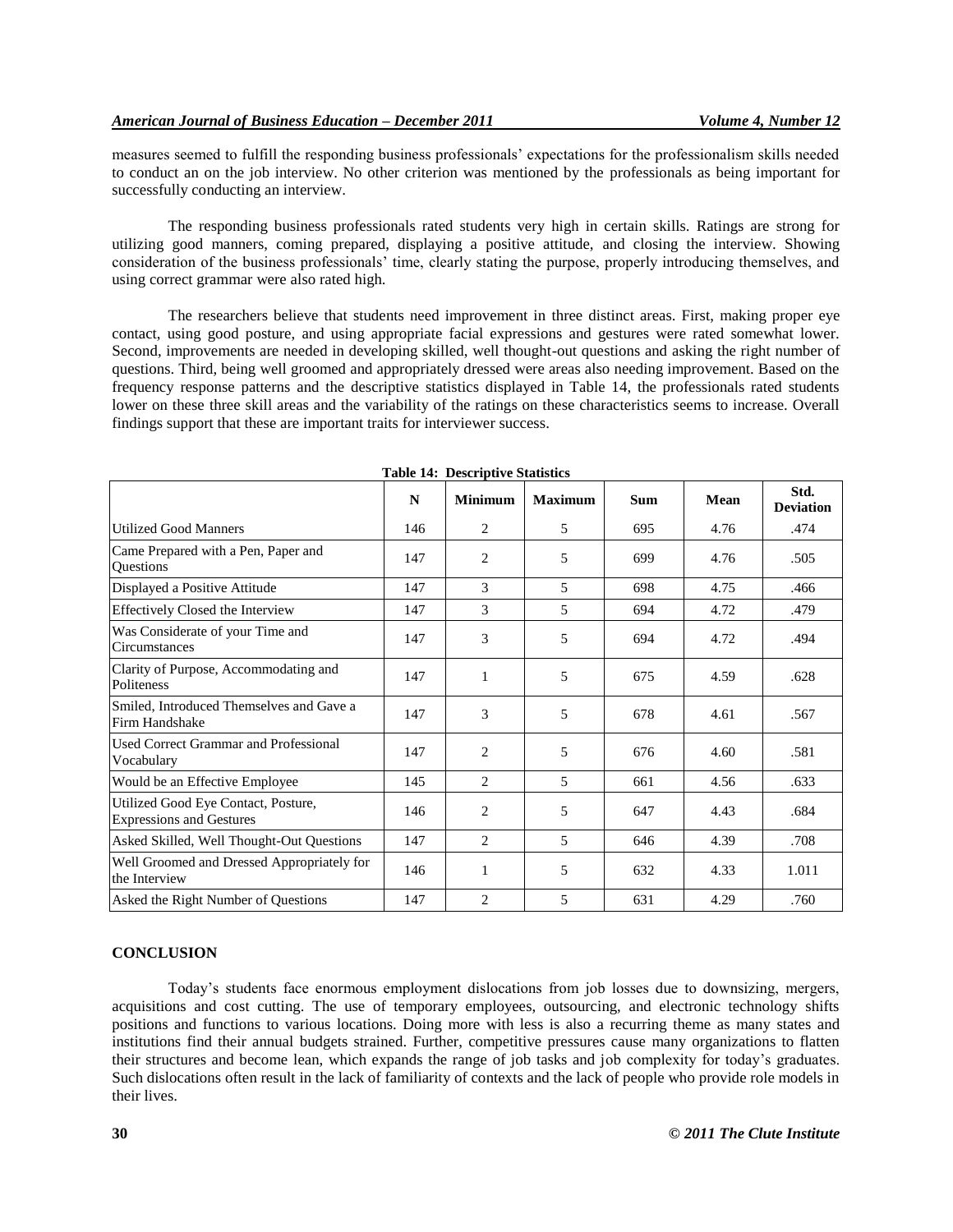# *American Journal of Business Education – December 2011 Volume 4, Number 12*

In order to obtain occupational positions and become successful, it is of utmost importance that student job seekers display professionalism when seeking and engaging in employment. The student job seekers' initial impressions, preparedness, appearance, attitude, questioning articulation, and closing are among the critical skills of professionalism. To the extent that such skills show compatibility with their supervisor"s expectations and the norms and values of their company, industry and society, the student graduate will likely have a better chance of employment and career success.

Business school curricula should include training and learning about soft skills, including professionalism. The literature and business professional responses support the importance of professionalism for career success. Business school training in professionalism was demonstrated in student interviewer performance. Business professionals rated students positively when these skills were present. Business school faculty are encouraged to model and integrate these skills into their courses.

# **AUTHOR INFORMATION**

**Claudia Orr** is a Professor of Management in the College of Business at Northern Michigan University. She earned her Ph.D. from the University of Minnesota. She teaches Communications and Training courses at the undergraduate and graduate levels. E-mail: corr@nmu.edu

**Bruce Sherony** is a Professor of Management in the College of Business at Northern Michigan University. He earned his Ph.D. from St. Louis University. He teaches courses in Strategic Management, Small Business and Entrepreneurship. E-mail: bsherony@nmu.edu

**Carol Steinhaus** is an Associate Professor of Management in the College of Business at Northern Michigan University. She earned her Ph.D. from University of Nebraska-Lincoln. She teaches courses in Organizational Behavior and Human Resources and is passionately involved in study abroad opportunities for students. E-mail: csteinha@nmu.edu

# **REFERENCES**

- 1. Ashe, C. & Nealy, C. (2007). Business etiquette: New day, new time. Proceedings of the 2007 Association for Business Communication Annual Convention.
- 2. Beck, C.E. (1999). *Managerial Communication: Bridging Theory and Practice*. Upper Saddle River, NJ: Prentice Hall.
- 3. Bowers, M.Y. & Metcalf, M.A. (2008). What employers want and what students need: Integrating business communication into undergraduate and graduate business courses. Proceedings of the 2008 Association for Business Communication Annual Convention.
- 4. Cyphert, D. (2002). Integrating communication across the MBA curriculum. *Business Communication Quarterly, 65*(3), 81-86.
- 5. Di Meglio, F. (2008, February 21). A transcript for soft skills. Retrieved June 28, 2010, from [http://www.businessweek.com/bschools/content/feb2008/bs20080221\\_706663.htm](http://www.businessweek.com/bschools/content/feb2008/bs20080221_706663.htm)
- 6. Doria, J. Rozanski, H., & Cohen, E. (2003, Fall). What business needs from business schools. Retrieved July 5, 2010, from<http://www.strategy-business.com/article/03305?gko=527bd>
- 7. Dvorak, P. (2007, February 12). MBA programs hone "soft skills". Retrieved June 28, 2010, from <http://online.wsj.com/article/SB117124443482305364.html>
- 8. Elmuti, D. (2004). Can management be taught?: If so, what should management education curricula include and how should the process be approached? *Management Decision, 42*(3/4), 439-453.
- 9. Employment Situation Summary (2011, July 8). Retrieved July 14, 2011, from <http://www.bls.gov/news.release/empsit.nr0.htm>
- 10. Fisher, A. (2007, April 23). The trouble with MBAs. Retrieved June 28, 2010, from [http://money.cnn.com/magazines/fortune/fortune\\_archive/2007/04/30/8405397/index.htm](http://money.cnn.com/magazines/fortune/fortune_archive/2007/04/30/8405397/index.htm)
- 11. Good, B. (2006, June). What tomorrow"s candidates need to know today. *Business Credit*, 108(6), 63.